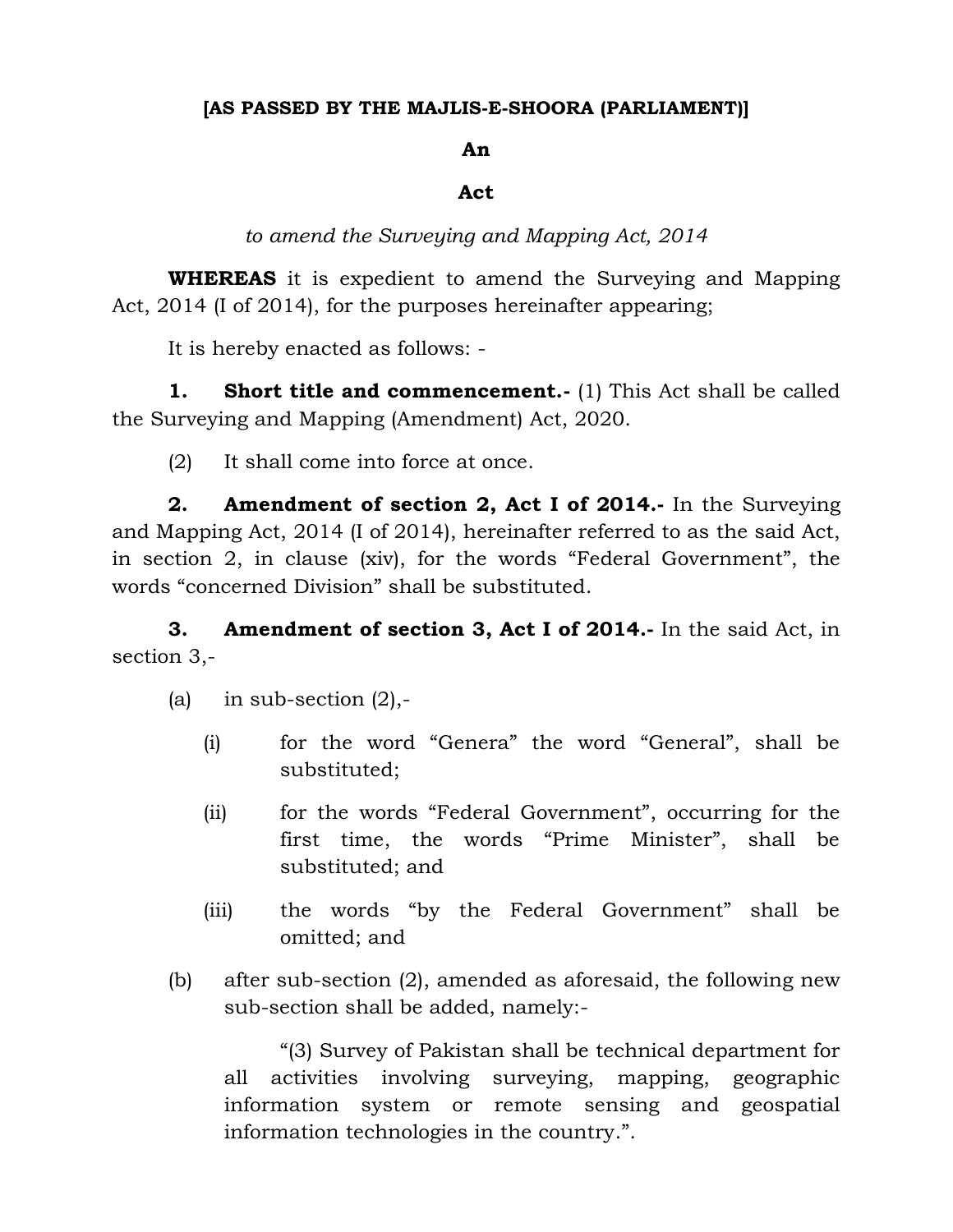**4. Amendment of section 6, Act I of 2014.-** In the said Act, in section 6,-

- (a) in clause (f), for the words "Federal Government", the words "Prime Minister" shall be substituted;
- (b) in clause (g), for the words "Federal Government", the words "Prime Minister" shall be substituted;
- (c) in clause (i), for the words "Federal Government", the words "concerned Division" shall be substituted; and
- (d) in clause (r), for the words "Federal Government", the words "concerned Division" shall be substituted.

**5. Amendment of section 11, Act I of 2014.-** In the said Act, in section 11, in sub-section (1), after the words "shall", occurring for the first time, the words and commas "use, insert, print or publish maps of Pakistan or atlases," shall be inserted.

**6. Amendment of section 13, Act I of 2014.-** In the said Act, in section 13, for the words "Federal Government", the words "concerned Division" shall be substituted.

**7. Amendment of section 16, Act I of 2014.-** In the said Act, in section 16,-

- (a) in sub-section (2), for the words "Federal Government", the words "concerned Division" shall be substituted; and
- (b) after sub-section (5), the following new sub-section shall be added, namely:-

"(6) No one shall print, display, disseminate, use or circulate incorrect and unofficial version of map of Pakistan or any part of Pakistan in hard or digital form. All individuals firms, organizations or departments shall get their maps vetted and cleared from the Survey of Pakistan before use, publication, dissemination or circulation.".

**8. Amendment of section 18, Act I of 2014.-** In the said Act, in section 18, in sub-section (1), for the words "Federal Government", the words "concerned Division" shall be substituted.